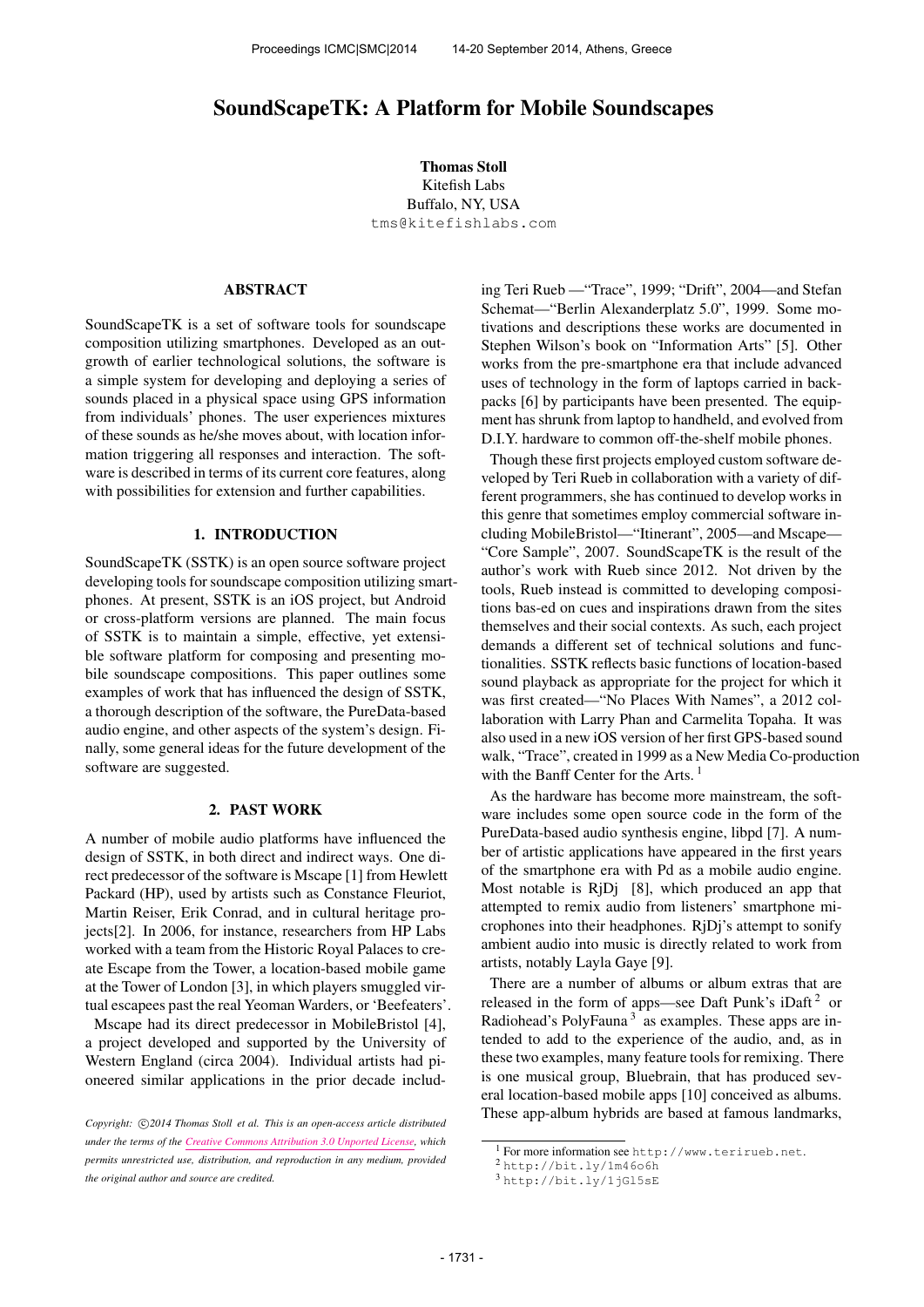```
"1" : {
"type" : "sampler",
"sides" : 0,
"center" : [ 43.65072, -72.310644 ],
"radius" : 0.000395,
"sfIDs" : [ 1 ],
"attack" : 2000,
"release" : 5000,
"loop" : 1,
"cutoff" : 1,
"active" : 1,
"toactivate": [ 2, 3 ],
"lives" : 25
}
```
Figure 1. JSON code for a circular region, mapped to a sound file. This region loops, activates two other regions, and will play up to 25 times.

including the National Mall<sup>4</sup> in Washington, D.C.

## 3. SOUNDSCAPETK

SoundScapeTK is a set of classes designed to provide a simple, yet extensible platform for soundscape composition using smartphones. Once activated, the app runs a routine that continuously queries the user's location at a set time interval (defaulting to once per second). Once a valid location with sufficient accuracy is detected, the location is hit-tested against an internal model of sounds mapped to regions in space, according to a special file loaded at launch. The map is a series of—potentially overlapping circular regions, and once the software detects a"hit" for a region, the app plays the linked sound file or feeds the appropriate parameters to a synthesis routine.

This section describes the system in detail, including several practical tools and extensions to this very simple concept. The description of the software includes rules-based interactivity based on a special JavaScript Object Notation (JSON) data file, the handling of fading between regions' sounds, the use of Pd as sound engine, the use of the GUI for testing and monitoring purposes, and other aspects.

#### 3.1 The GPSON File and Rules for Interaction

There are several basic functions that, in addition to the above summary, describe how SSTK works. Each sound file and the region to which it is mapped is maintained as part of the application's state. Further information fields attached to these lists are maintained as well. An instance of the app, which is also fully encapsulates a composition, is based around a GPSON file that describes the regions, mappings, and other parameters that make up the particular piece. GPSON files are JSON files with a certain arrangement of data expected by SSTK. Figure 1 shows an example region encoded within a GPSON file. Since this is the heart of the system, in terms of representing each region-to-sound mapping, a detailed explanation follows.

At present, there is only one type of region shape. Each region description contains the latitude, longitude, and radius, all expressed in decimal longitude/latitude values, of the geographical region to which a sound is mapped. The mapping from region to sound file is accomplished by providing a list of sound file identifiers (sfIDs) that identify which sound file is too be triggered. At present, sound files must be named as zero-padded 2-digit numbers followed by the extension. In this case, the sound file with the key 1 points at a file bundled with the app named "01.wav" or "01.mp3". There are controls for the ramp times for both the attack and the release times. These times are expressed in milliseconds. These parameters and mappings are the most basic set of information for a region.

In addition to the basic information, there are several additional parameters. There are flags for looping and for activating the region—not every region needs to be active when the piece begins to run. The inactive regions would need to be activated in some way, and regions with lists of "toactivate" region indexes cause those regions' active flags to turn on when that first region is first entered. The "lives" setting contains the maximum number of times that the region can have its associated sound file triggered. Each time the region's associated sound file is played, even if not in its entirety, the number of lives is decremented. Once the number of lives is decremented to 0, the region becomes, for all intents and purposes, inactive. Looping, if enabled, will stop once the lives limit is reached.

Two final rules play an important role in the deployment and realization of a piece within SSTK. One governs the pausing and resumption of sound files' playback, and one defines the maximum polyphony. When a user is detected to be outside a region that has been playing sound, sound playback is either cut off or allowed to complete for the current traversal through whatever sound file is being played. If the "cutoff" flag is set to non-zero, the region's sound will be paused upon exit and resumed upon reentry. This behavior can be modified by changing the cutoff flag to a negative number, thus causing playback to begin again at time point 0 in the sound file upon future reentry to the region. The maximum polyphony is an implicit rule. Any time that a user "hits" a region while there are already the maximum number of sounds playing, region entry and playback of linked sounds is blocked by this rule. The composer is not limited in any way to a set maximum number of overlapping regions, so this implicit rule could be used to make an interesting unpredictable interaction within the rules of the system.

#### 3.2 Overall Software Design

SSTK is a collection of Objective-C classes that make up a mobile app. These classes are somewhat modular, depending on the particular needs of a piece or depending on the sound design used. The default sound design, described below, is a polyphonic sampler with four voices. The major classes are listed in Table 1. While there are many modifications that can be made, the core functionality is completely contained within these classes, a few other code files, GPSON files, and the sound files them-

<sup>4</sup> <http://bit.ly/1iQiE3x>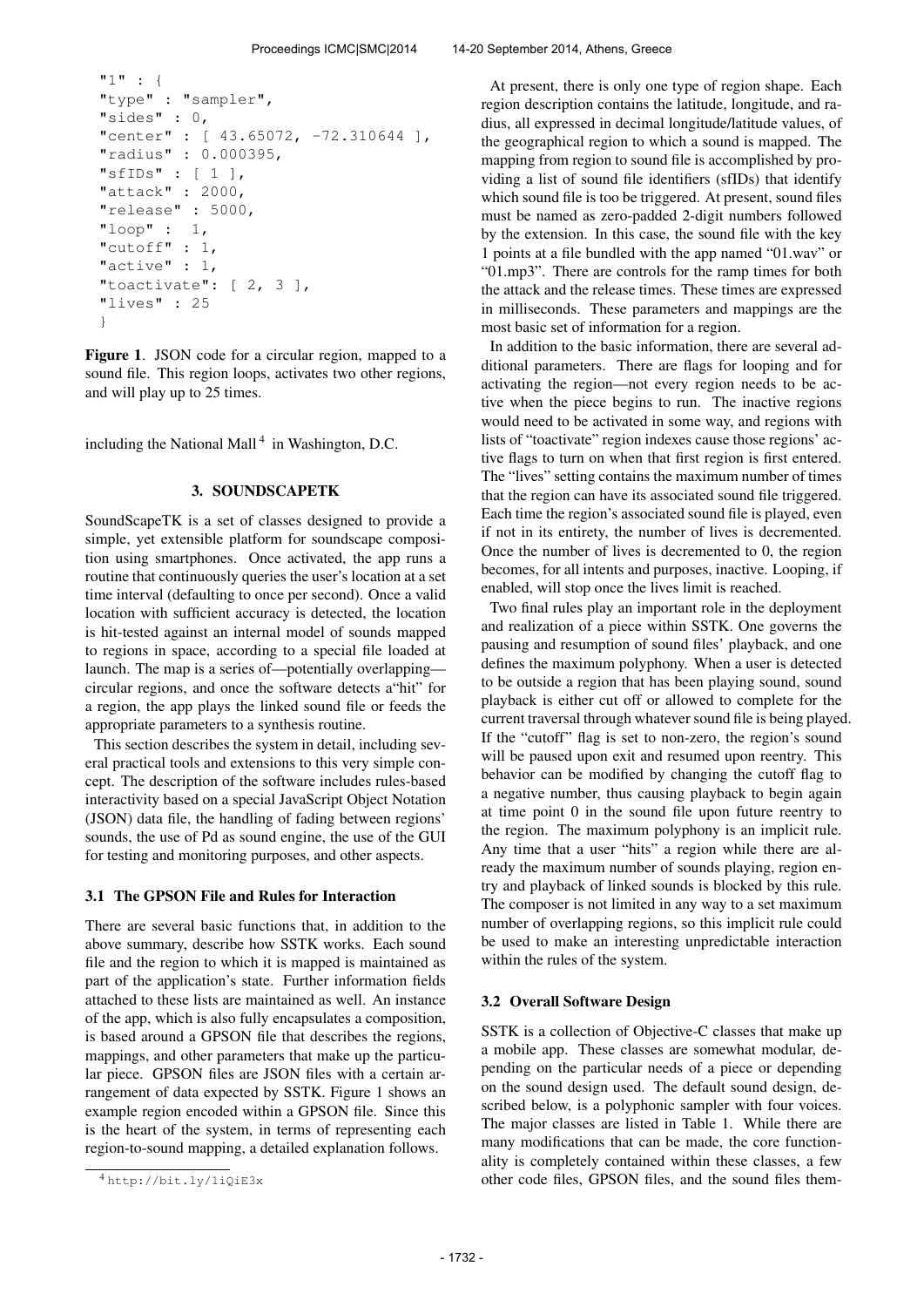| <b>SSTKAppDelegate</b>    | Launches Pd, file opera-       |  |  |
|---------------------------|--------------------------------|--|--|
|                           | tions.                         |  |  |
| <b>SSTKViewController</b> | Draw the interface, handle     |  |  |
|                           | raw locations.                 |  |  |
| <b>HTLPManager</b>        | Hit-testing and stateful play- |  |  |
|                           | back logic.                    |  |  |
| <b>LAPManager</b>         | Track location; post-process   |  |  |
|                           | raw location data.             |  |  |
| <b>AudioFileRouter</b>    | Perform the actual message-    |  |  |
|                           | sending that controls Pd.      |  |  |
| <b>LinkedCircleRegion</b> | Encapsulate data associated    |  |  |
|                           | with circular regions.         |  |  |
| <b>Linked SoundFile</b>   | Encapsulate data associated    |  |  |
|                           | with sound files linked to re- |  |  |
|                           | gions.                         |  |  |
| <b>MapViewController</b>  | View regions, current loca-    |  |  |
|                           | tion, and current state infor- |  |  |
|                           | mation.                        |  |  |

Table 1. The classes that comprise SoundScapeTK.

selves.

#### 3.3 Pd Sampler Interface

PureData (Pd) is used as the sound engine for SoundScape-TK and pieces built with the software in the form of libpd. libpd runs on a wide variety of mobile and non-mobile platforms and is, critically, designed to be run without it's patching GUI. The sound engine is programmed graphically as a patch and then loaded by the C framework. All interaction takes place through messaging. Within the graphical interface to Pd, with which most electronic music makers should be familiar, the messaging feature is a convenient way to send information from one part of a large patch to another. In libpd, the "sends" are C or Objective-C functions, and the corresponding receives can be seen in the patch that is loaded. The reverse situation takes place as well: information is sent from the loaded patch to a C function that receives data within the running app, often for debugging purposes.

With minimal effort, SSTK can be modified to accommodate a new Pd patch and, thus, a new sound engine. The current default within the code for SSTK is a sampler with four independent voices (see previous section). Figure 2 shows one voice of such a sampler. It is trivial to modify the patch to run a different number of voices and increase or decrease the maximum polyphony of the system. While there is an upper limit to the number of simultaneous voices—recall that this being run on a phone—there is no theoretical limit to the scaling of this feature. Likewise, there is no limit to the variety of sound designs that could be incorporated into SSTK. The current system, based on sound playback, is just one possible configuration of one design; there exist Pd patches for both the playback of MP3 and PCM files.



Figure 2. The Pd patch for one sampler voice. The send objects are passing information to Objective-C that is logged in order to debug the application.

#### 3.4 Synthesis interface

The author has successfully deployed moderately complex synthesis-based sound design within an iteration of the app where geographical regions map to certain synthetic sounds and, furthermore, the location of the user within the region causes changes in synthesis parameters—for instance, the speed of a low frequency oscillator (LFO). In "The Wheel Within the Wheel"<sup>5</sup>, the user's location relative to the radii and/or rotational angle within a region controls the parameters of a polyphonic bank of modular synthesis voices. Each region visible in Figure 3 is actually 4-16 regions overlaid one upon the other. The relative angles and radii map to levels and low-frequency oscillation rates within each voice. The specific mappings are made within the piece's GPSON file.

#### 3.5 Composition Interface

SoundScapeTK would be rather limited without an interface for the composer to test ideas and pieces. With this in mind, we have introduced visualization and editing capabilities to the core app. There are a number of ways to update the information contained within the GPS score (see above). First, the GPSON file may be replaced by the user, without recompiling, by downloading new files through a settings or preferences menu/window. This ability to swap versions of the map for a piece accelerates one's workflow. Rapid development and deployment of sounds is achieved

<sup>5</sup> <http://bit.ly/1ssZlUL>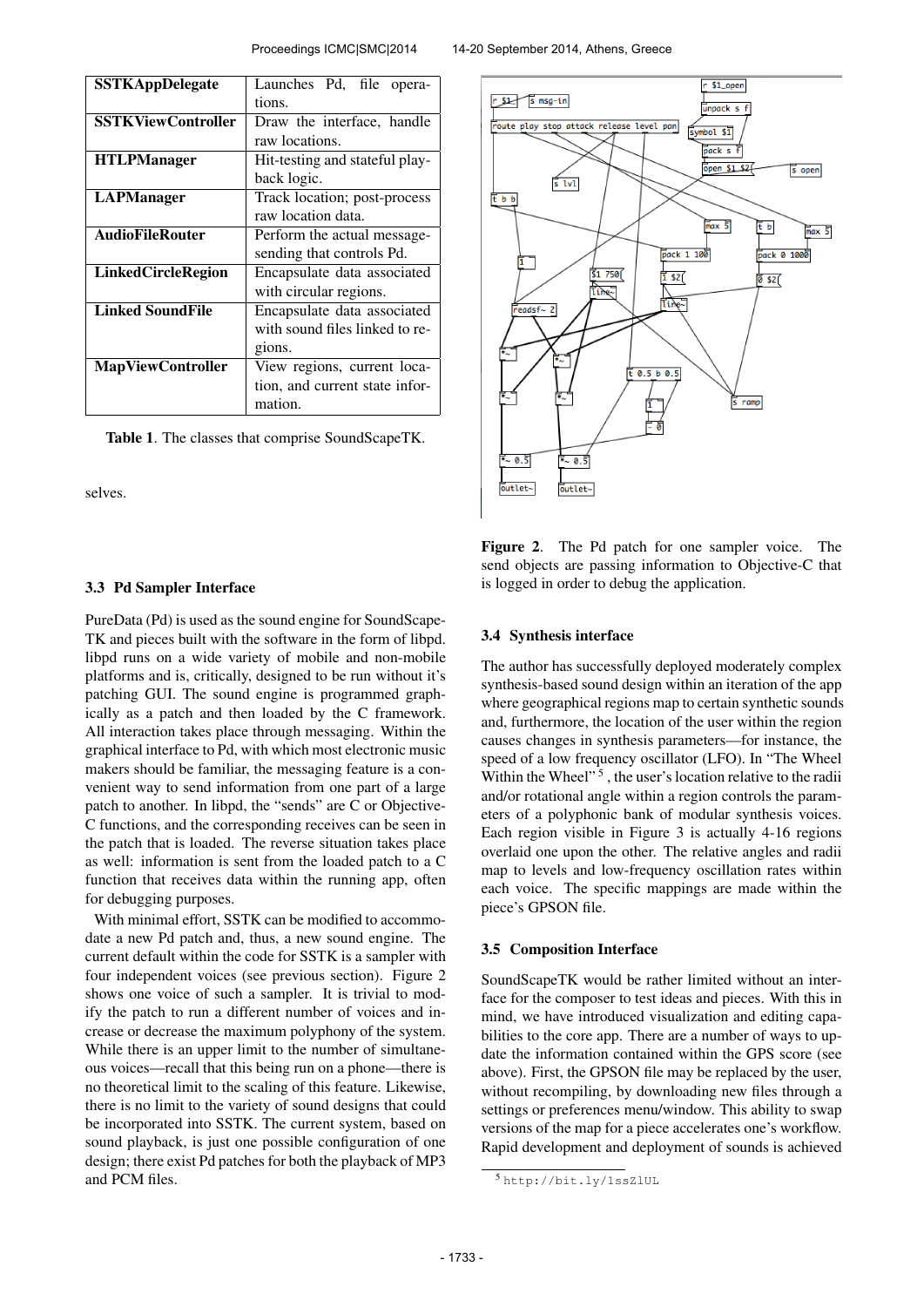Carrier 今

12:16 PM

# **RESET AUDIO**

| <b>Location Tracking</b> |            |  |  |  |
|--------------------------|------------|--|--|--|
| Latitude:                | 42.728909  |  |  |  |
| Longitude:               | -73.683640 |  |  |  |
| <b>Accuracy:</b>         | 5.00       |  |  |  |
| <b>Active Regions:</b>   | 0          |  |  |  |
| <b>GPS Status:</b>       | Not moving |  |  |  |



Figure 3. Several circular file regions used in the piece "Wheel".

| ABOUT | <b>TRACKING</b> | <b>MAP</b> | <b>TOOLS</b> |
|-------|-----------------|------------|--------------|
|       |                 |            |              |

Figure 4. The main interface for an iOS app "The Wheel Within the Wheel" built using SSTK.

through a system (optional, used mainly for testing) relying on the Amazon Simple Storage Service (S3) services. Such a feature may be turned on within an instance of the app by changing several flags, setting up an S3 instance, and inputing the corresponding access data into a preference pane. Other synchronized, cloud-based services will be incorporated in future versions.

# 3.6 Testing and Verification

The user is able to visualize the map overlaid with sound regions and can display current state information—see Figure 3—about each region on the map. in a different view, status feedback tools are available—see Figure 4. In a version compiled for composition, the composer/creator is able to enter edit mode at any time and change the size and location of regions. The rules for interaction and state tracking are also available for editing within the app.

SSTK is testable in a virtual way as well. The map viewer interface allows the user to navigate using tap gestures while the automated location tracking is switched off. This test